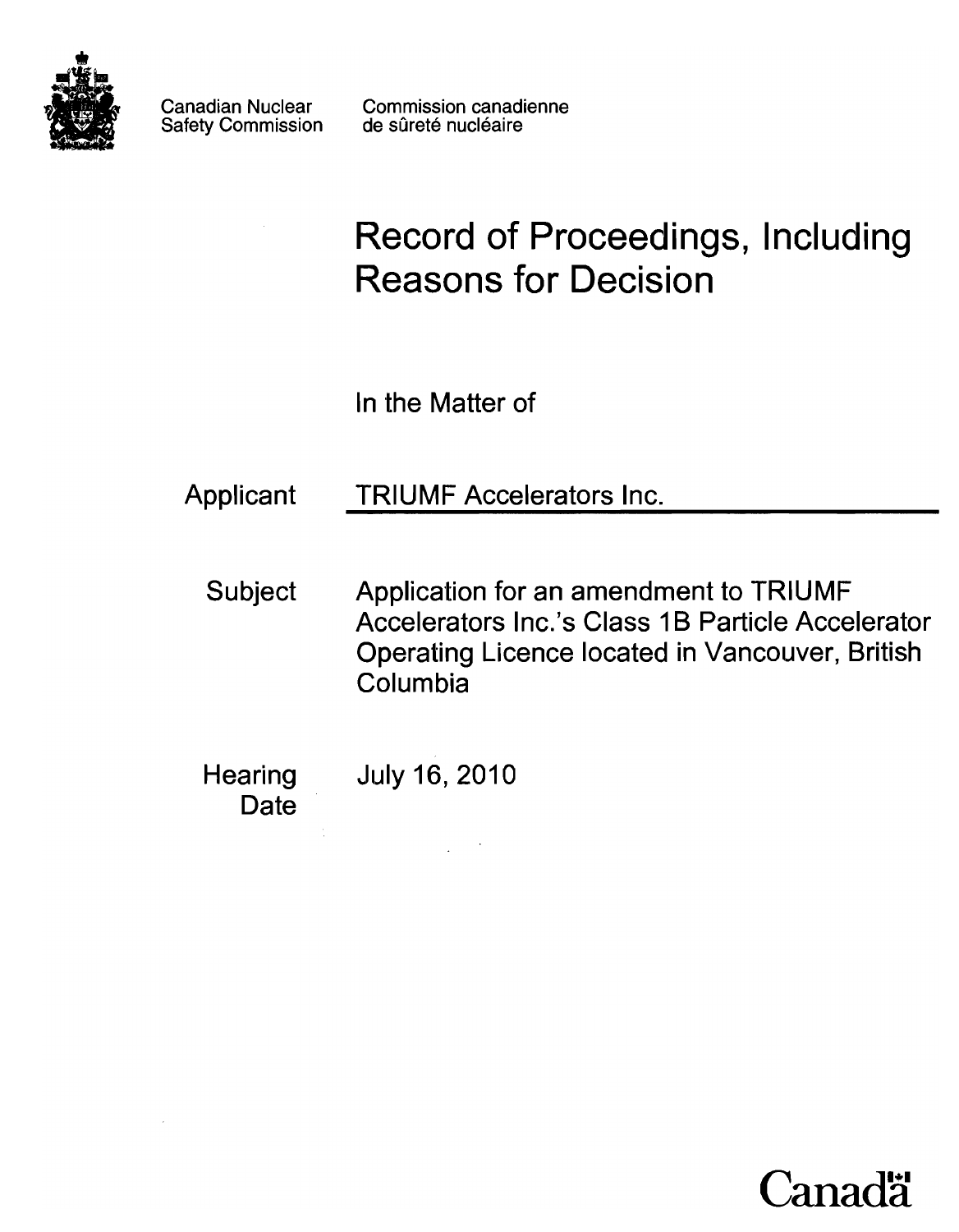# **RECORD OF PROCEEDINGS**

| Applicant:                                | <b>TRIUMF</b> Accelerators Inc.                                                                                                                         |
|-------------------------------------------|---------------------------------------------------------------------------------------------------------------------------------------------------------|
| Address/Location:                         | 4004 Wesbrook Mall, Vancouver, BC V6T 2A3                                                                                                               |
| Purpose:                                  | Application for an amendment to TRIUMF Accelerators<br>Inc.'s Class IB Particle Accelerator Operating Licence<br>located in Vancouver, British Columbia |
| Application received:                     | March 29, 2010                                                                                                                                          |
| Date of hearing:                          | July 16, 2010                                                                                                                                           |
| Location:                                 | Canadian Nuclear Safety Commission (CNSC), 280 Slater<br>St., Ottawa, Ontario                                                                           |
| Members present:                          | M. Binder, Chair                                                                                                                                        |
| Secretary:<br><b>Recording Secretary:</b> | K. McGee<br>S. Gingras                                                                                                                                  |

 **Licence:** Amended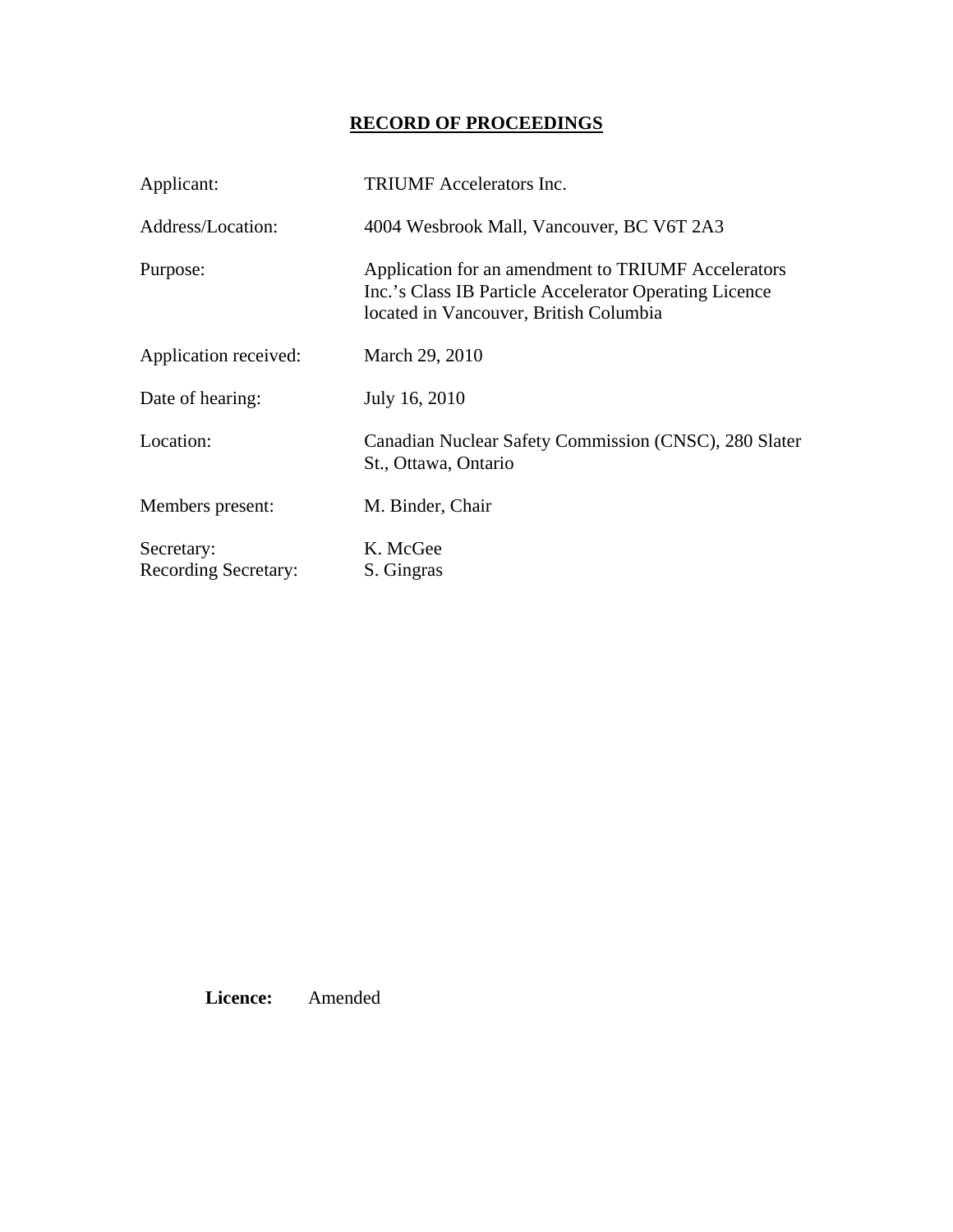## **Table of Contents**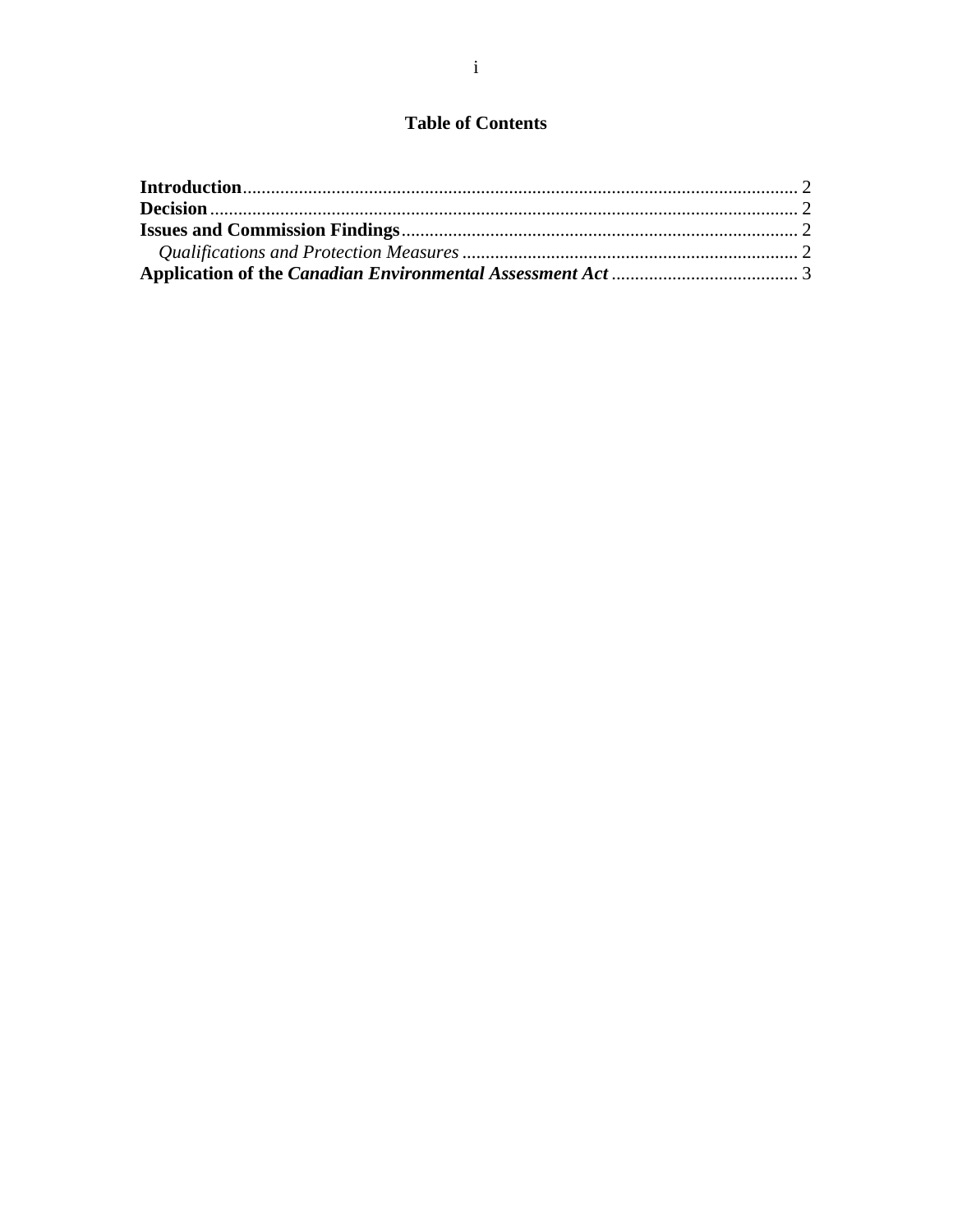### **Introduction**

- <span id="page-3-0"></span>1. TRIUMF Accelerators Inc. (TRIUMF) has applied to the Canadian Nuclear Safety Commission<sup>[1](#page-3-1)</sup> (CNSC) for an amendment to the operating licence for its Class 1B particle accelerator located in Vancouver, British Columbia. The current licence, PA1OL-01.02/2012, expires on March 31, 2012.
- 2. TRIUMF has applied for a licence amendment to modify a portion of a radiation exclusion area on site for one of its Class II accelerators in order to permit worker occupancy. Under a major expansion project, TRIUMF is proceeding with developmental and preparatory work. Due to space limitation, TRIUMF intends to convert a portion of the existing radiation protection area into a workshop to build and eventually test an Injector Cryogenic Module.

### Issue

- 3. In considering the application, the Commission was required to decide, pursuant to subsection [2](#page-3-2)4(4) of the *Nuclear Safety and Control Act*<sup>2</sup> (NSCA):
	- a) If TRIUMF is qualified to carry on the activity that the amended licence would authorize; and
	- b) if in carrying on that activity, TRIUMF would make adequate provision for the protection of the environment, the health and safety of persons and the maintenance of national security and measures required to implement international obligations to which Canada has agreed.

## **Hearing**

4. The Commission, in making its decision, considered information presented for a hearing held on July 16, 2010 in Ottawa, Ontario. During the hearing, the Commission considered a written submission from CNSC staff (CMD 10-H116) and written submissions from TRIUMF (CMD 10-H116.1).

#### **Decision**

 $\overline{a}$ 

5. Based on its consideration of the matter, as described in more detail in the following sections of this *Record of Proceedings*, the Commission concludes that TRIUMF has met the conditions of subsection 24(4) of the NSCA. Therefore,

<span id="page-3-2"></span><span id="page-3-1"></span><sup>&</sup>lt;sup>1</sup> The *Canadian Nuclear Safety Commission* is referred to as the "CNSC" when referring to the organization and its staff in general, and as the "Commission" when referring to the tribunal component.  $2$  S.C. 1997, c. 9.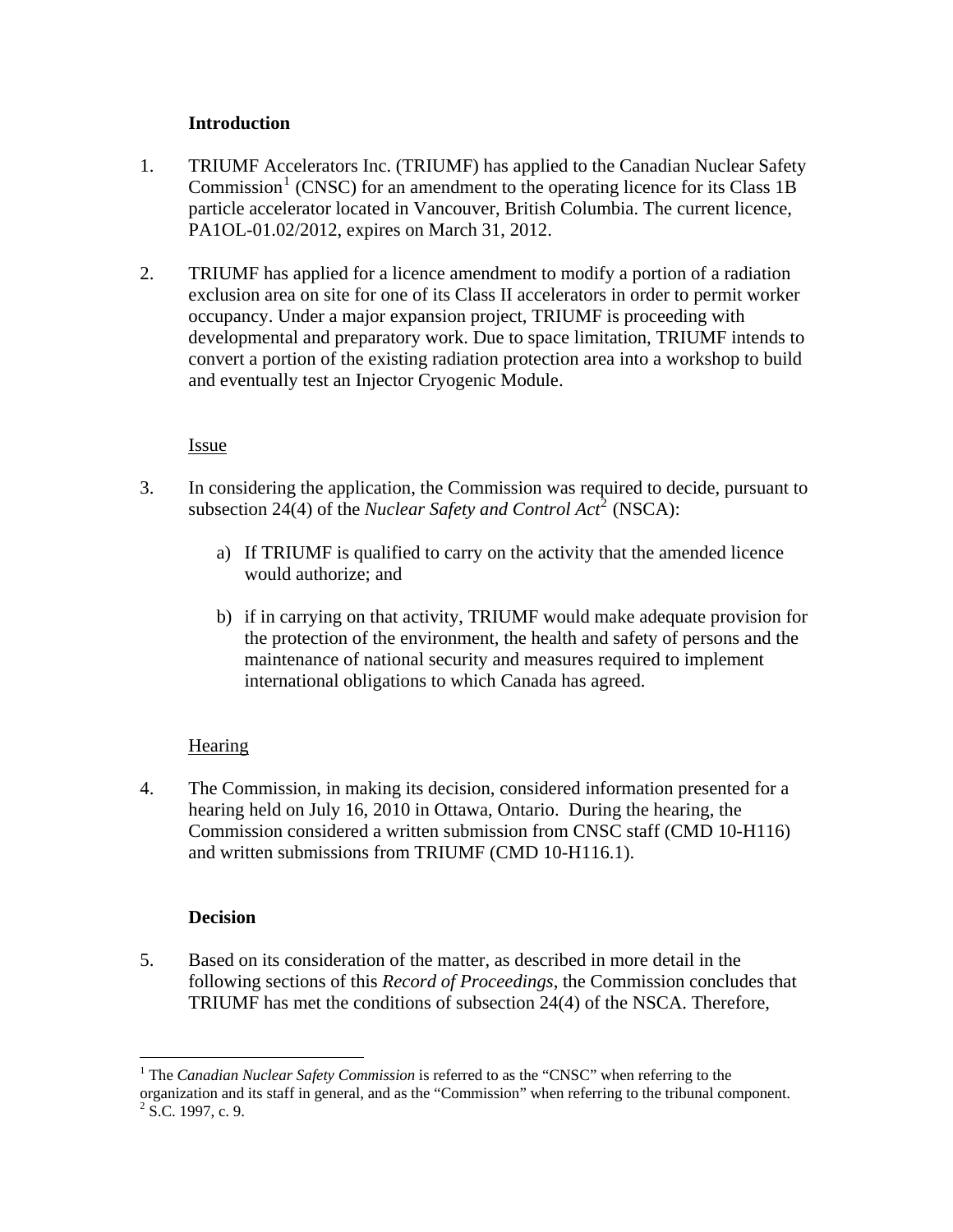<span id="page-4-0"></span>the Commission, pursuant to section 24 of the *Nuclear Safety and Control Act*, amends the Class 1B Particle Accelerator Operating Licence PA1OL-01.02/2012 issued to TRIUMF Accelerators Inc. to modify a portion of a radiation exclusion area for one of its particle accelerators located in Vancouver, British Columbia. The amended licence, PA1OL-01.03/2012, remains valid until March 31, 2012.

6. The Commission includes in the licence the conditions as recommended by CNSC staff in CMD 10-H116.

#### **Issues and Commission Findings**

 $\overline{a}$ 

#### *Qualifications and Protection Measures*

- 7. CNSC staff reported that they have reviewed TRIUMF's application and consider it to be complete.
- 8. CNSC staff noted that the proposed modification involves reducing the radiation exclusion zone and allowing personnel access to one side of the ISAC II vault while the accelerator is in operation. CNSC staff added that they examined the following aspects and protections under the revised configuration: access control, radiation shielding, radiation monitoring, personnel monitoring and doses, and environmental releases.
- 9. CNSC staff indicated that a metal fence has been installed inside the vault to restrict worker access to the accelerator area, and that a new interlocked door has been installed, which will prevent operation of the accelerator if the door is open.
- 10. CNSC staff reported that a partial concrete wall shield has been installed inside the vault, and that TRIUMF's radiation surveys and calculations demonstrated that the integrated (neutron and gamma) dose rates expected in the area would be in compliance with TRIUMF's policy on radiation exposure <sup>[3](#page-4-1)</sup>. CNSC staff added that a pair of neutron and gamma monitors has been added along the exclusion area boundary in the proposed work area to supplement the radiation monitoring system already in place for the areas surrounding the accelerator facility. A manual radiation survey instrument will also be positioned in the work area.

<span id="page-4-1"></span><sup>&</sup>lt;sup>3</sup> CNSC staff confirmed that TRIUMF's internal policy on radiation exposure states that there should not be radiation dose rates higher than  $1 \mu Sv$  (0.001 mSv) per hour (averaged over 24 hours) in a high occupancy work area. This radiation field would give an annual radiation exposure of up to 2 mSv to a worker if always exposed to it during his/her work (2000 hours per year) with the accelerator continuously operating at the maximum exposure level.